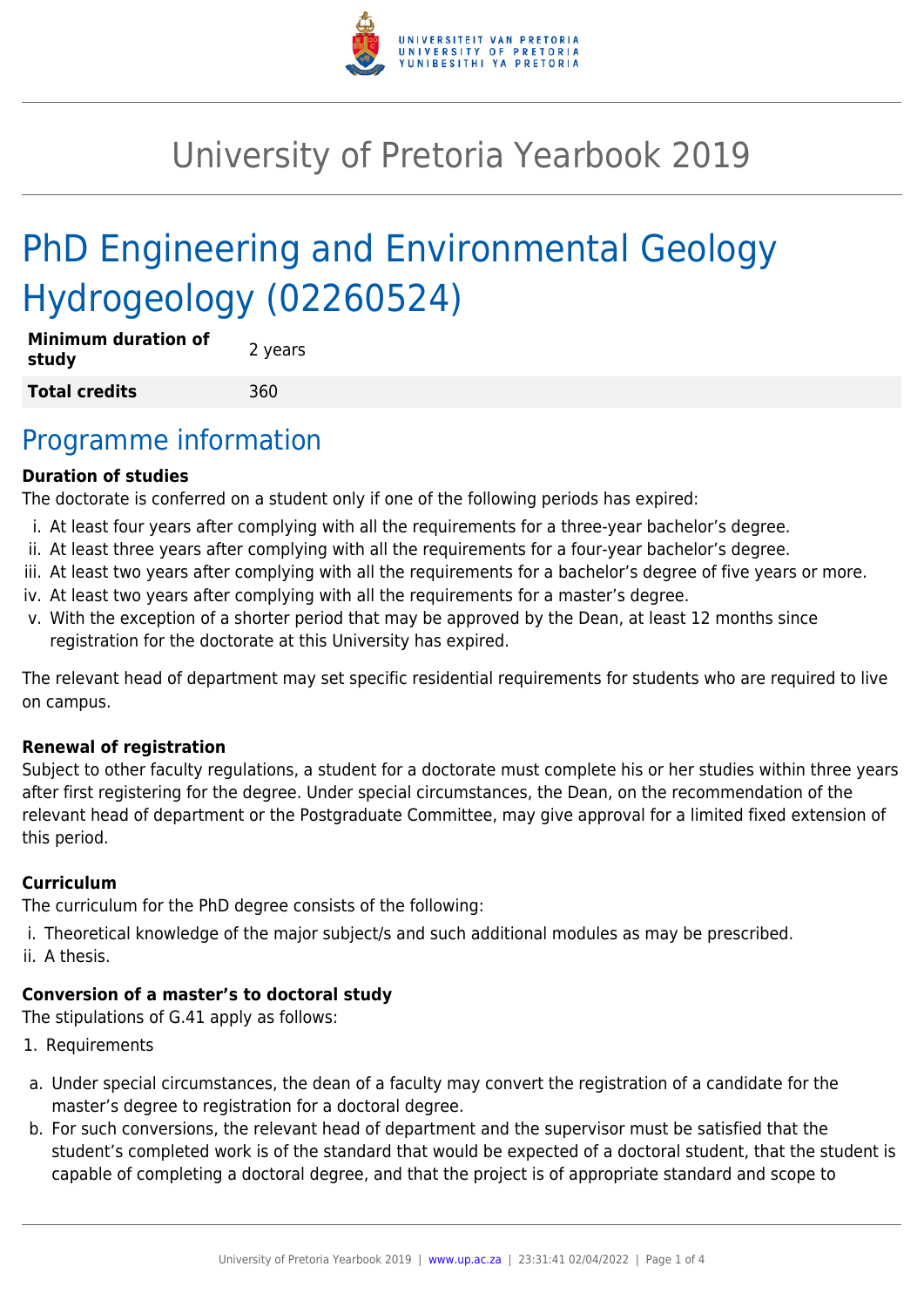

constitute a doctoral study.

- c. For such conversions, the relevant head of department and the supervisor must be satisfied that the student has demonstrated that he or she has the potential to fulfil the requirements of a doctoral degree without having completed a master's degree.
- 2. Process
- a. Application for conversion may be submitted at any time during the course of study for the master's degree.
- b. The application for the conversion must include the following documentation:
- i. A detailed progress report by the candidate of the work completed for the master's project. The report must provide proof that the results obtained thus far are of such a standard and scientific significance that they justify conversion to a doctoral project. The report should include details of presentations made at conferences and of material that has been submitted for publication and/or published.
- ii. A detailed proposal for the intended doctoral project, written by the candidate, including the objectives of the project.
- iii. A recommendation by the supervisor with specific comments on the ability of the applicant as a potential doctoral candidate as well as the feasibility of the conversion, especially with regard to the information provided by the candidate in his/her reports (items (i) and (ii)).
- iv. A recommendation by the relevant head of department, if he or she is not the supervisor, in which the ability of the candidate as a potential doctoral candidate is confirmed.
- v. If the Dean considers it advisable for the faculty, the candidate may be required to present a seminar to the department in support of the application. In this case, the relevant head of department should include a report on this in his or her recommendation.
- c. The application of the candidate, together with the reports and recommendations, is submitted for consideration to the Dean, (who may delegate to the Chairperson of the Faculty Postgraduate Committee) for approval. The decision should be submitted to the Faculty Board for approval.

#### **General**

Candidates are required to familiarise themselves with the General Regulations regarding the maximum duration of study and the requirements to submit an article/s for publication.

### Admission requirements

- In addition to the requirements of General Regulations G.1.3 and G.62, an appropriate MSc degree is a prerequisite for admission to PhD studies. Additional requirements and conditions can be specified by the Dean on the recommendation of the head of department and the supervisor.
- Admission is additionally dependent on availability of supervisor/s and/or projects within the department.

## Examinations and pass requirements

- i. Consult the General Regulations that apply to the calculation of marks.
- ii. In order to obtain the PhD degree the candidate must:
- pass the examinations and the prescribed modules, as determined in the study programme;
- pass the thesis; and
- pass the final examination on the thesis and general subject knowledge.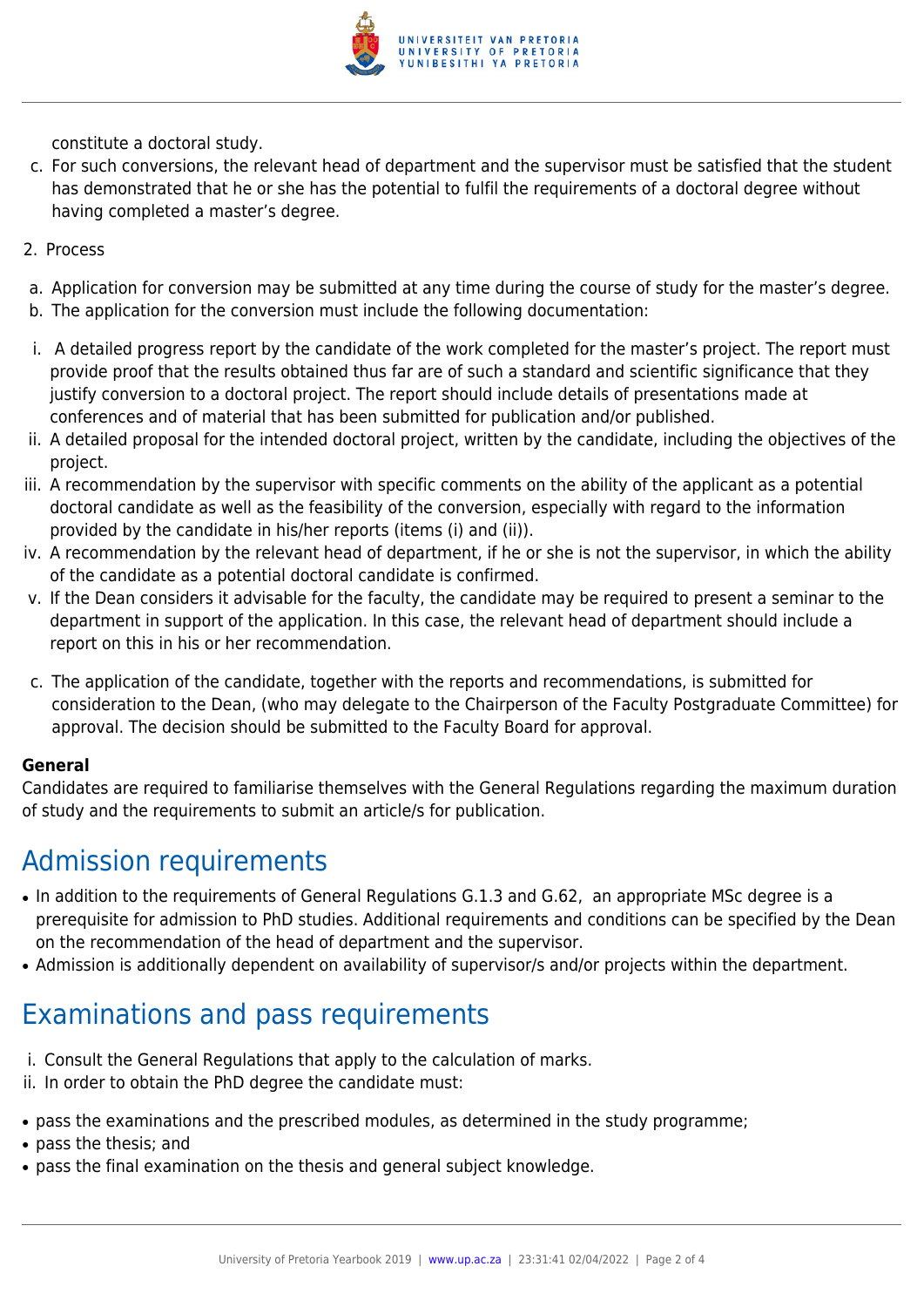

## Curriculum: Year 1

**Minimum credits: 360**

#### **Core modules**

### **Thesis: Hydrogeology 990 (GTX 990)**

| <b>Module credits</b>         | 360.00                         |
|-------------------------------|--------------------------------|
| <b>Prerequisites</b>          | No prerequisites.              |
| Language of tuition           | Module is presented in English |
| <b>Department</b>             | Geology                        |
| <b>Period of presentation</b> | Year                           |